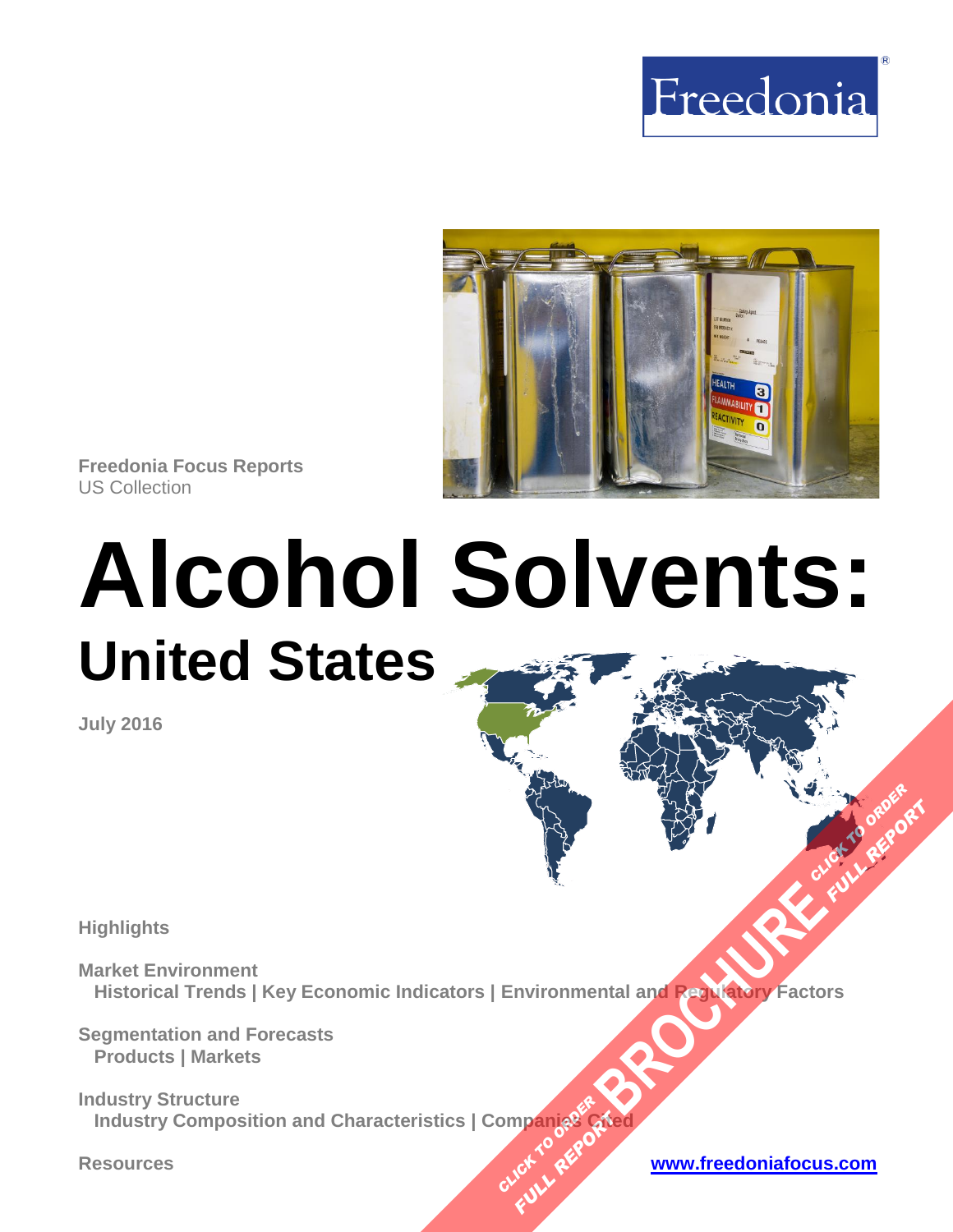## <span id="page-1-0"></span>ABOUT THIS REPORT

## Scope & Method

This report forecasts US alcohol solvent demand in pounds and US dollars at the manufacturers' level to 2020. Total demand in both volume and value terms is segmented by product in terms of:

- ethanol
- methanol
- isopropanol
- butanol
- other products such as propanol, cresol, and 2-ethylhexylalcohol.

Total demand in volume terms is segmented by market as follows:

- paint and coatings
- oil and gas
- cosmetics and toiletries
- cleaning products
- other markets such as printing inks, adhesives and sealants, and onsite construction.

To illustrate historical trends, total demand in both volume and value terms is provided in annual series from 2005 to 2015; the various segments are reported at five-year intervals for 2010 and 2015.

This report quantifies trends in various measures of growth. Growth (or decline) expressed as an average annual growth rate (AAGR) is the least squares growth rate, which takes into account all available datapoints over a period. Growth calculated as a compound annual growth rate (CAGR) employs, by definition, only the first and last datapoints over a period. The CAGR is used to describe forecast growth, defined as the expected trend beginning in the base year and ending in the forecast year. Readers are encouraged to consider historical volatility when assessing particular annual values along the forecast trend, including in the forecast year.

Key macroeconomic indicators are also provided at five-year intervals with CAGRs for the years corresponding to other reported figures. Other various topics, including profiles of pertinent leading suppliers, are covered in this report. A full outline of report items by page is available in the **Table of Contents**.

## Sources

*Alcohol Solvents: United States* (FF35081) is based on *[Solvents](http://www.freedoniagroup.com/DocumentDetails.aspx?ReferrerId=FL-FOCUS&studyid=3429)*, a comprehensive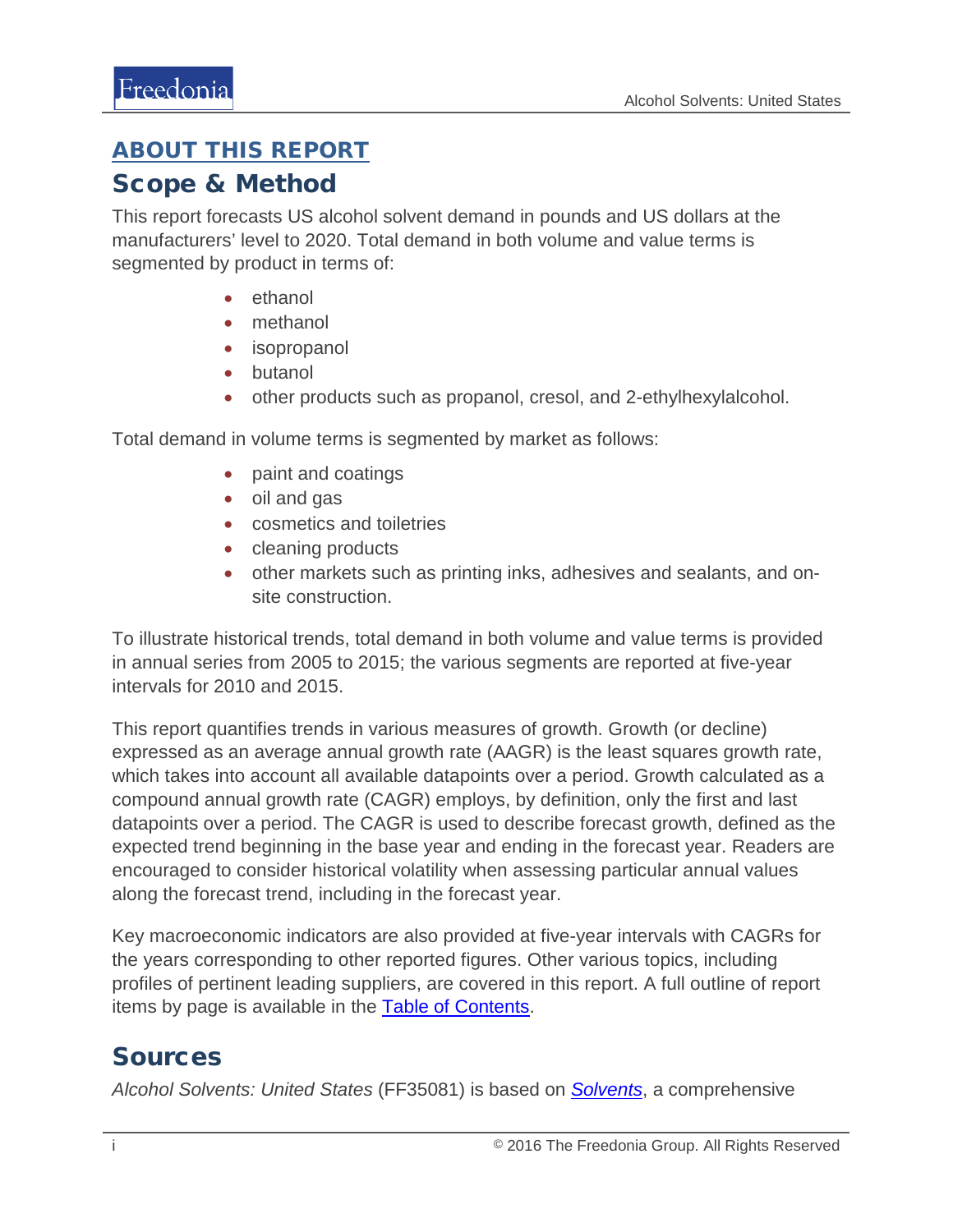industry study published by The Freedonia Group in July 2016. Reported findings represent the synthesis and analysis of data from various primary, secondary, macroeconomic, and demographic sources including:

- firms participating in the industry, and their suppliers and customers
- government/public agencies
- national, regional, and international non-governmental organizations
- trade associations and their publications
- the business and trade press
- indicator forecasts by The Freedonia Group
- the findings of other industry studies by The Freedonia Group.

Specific sources and additional resources are listed in the **Resources** section of this publication for reference and to facilitate further research.

# Industry Codes

The topic of this report is related to the following industry codes:

| <b>NAICS/SCIAN 2007</b>                       |                                                                                                                        | <b>SIC</b>                     |                                                                                                                                             |
|-----------------------------------------------|------------------------------------------------------------------------------------------------------------------------|--------------------------------|---------------------------------------------------------------------------------------------------------------------------------------------|
| North American Industry Classification System |                                                                                                                        | <b>Standard Industry Codes</b> |                                                                                                                                             |
| 324110<br>325110<br>325199                    | <b>Petroleum Refineries</b><br><b>Petrochemical Manufacturing</b><br>All Other Basic Organic Chemical<br>Manufacturing | 2865<br>2869<br>2911           | Cyclic Organic Crudes and Intermediates,<br>and Organic Dyes and Pigments<br>Industrial Organic Chemicals, NEC<br><b>Petroleum Refining</b> |

# Copyright & Licensing

The full report is protected by copyright laws of the United States of America and international treaties. The entire contents of the publication are copyrighted by The Freedonia Group.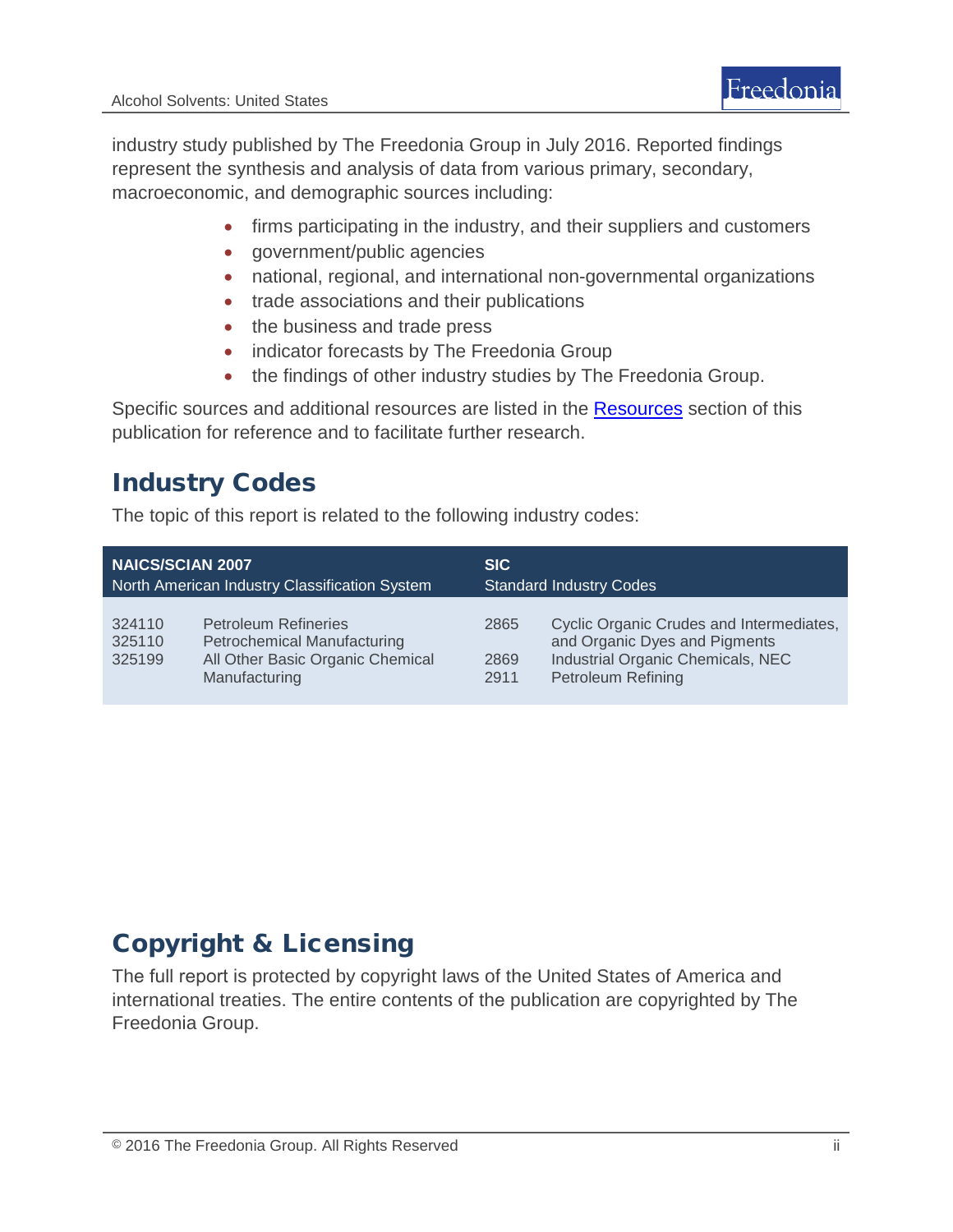# <span id="page-3-0"></span>**Table of Contents**

#### **Section**

#### Page

| Table 1   Key Indicators for US Alcohol Solvent Demand; 2010, 2015, 2020 (2009US\$ bil) 4 |  |
|-------------------------------------------------------------------------------------------|--|
|                                                                                           |  |
| Chart 3   US Alcohol Solvent Demand by Product; 2010, 2015, 2020 (US\$ mil) 8             |  |
|                                                                                           |  |
| Chart 4   US Alcohol Solvent Demand by Product Share; 2010, 2015, 2020 (% of mil lbs)  15 |  |
| Chart 5   US Alcohol Solvent Demand by Market; 2010, 2015, 2020 (mil lbs) 16              |  |
|                                                                                           |  |
| Chart 6   US Alcohol Solvent Demand by Market Share; 2010, 2015, 2020 (%) 23              |  |
|                                                                                           |  |
|                                                                                           |  |

To return here, click on any Freedonia logo or the Table of Contents link in report footers. PDF bookmarks are also available for navigation.